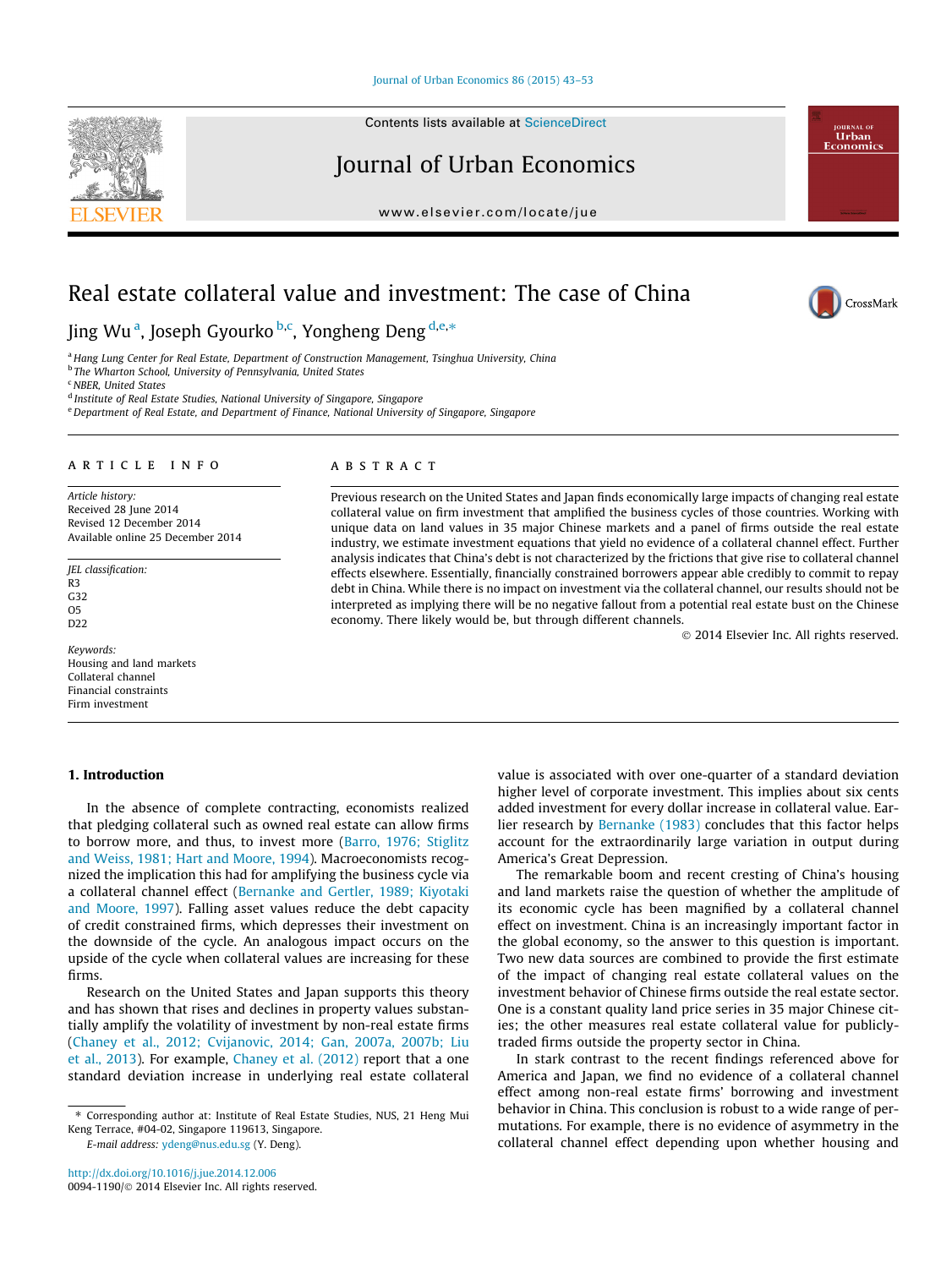land markets are rising or falling. We also do not see heterogeneity in impact by measures of likely financial constraint. For example, there is no difference in our baseline results depending upon whether the firm is a low versus high dividend payer. Nor is there any meaningful effect (or difference in impact) depending upon whether or not the firm is a state-owned enterprise (SOE). We can also rule out the possibility that our results might be driven by financially constrained firms tending to be located in markets without good investment opportunities (so that they rationally would not want to invest even if collateral value increased substantially to lessen the degree to which they are constrained). Actual growth rates of local GDP were high in absolute terms among the slowest growing of our 35 markets during our sample period, so it seems likely that there are profitable investment opportunities in those places. And, there is no evidence of a positive collateral channel effect among firms headquartered in the markets with the strongest growth trends.

While these are noteworthy finding in their own right, we also show that the analysis provides insight into the nature of China's financial markets more broadly. A well-known theoretical literature tells us that collateral channel effects would not be expected if no firms were credit constrained or if there was 'contract completeness' in the financial markets ([Barro, 1976; Stiglitz and](#page-10-0) [Weiss, 1981; Hart and Moore, 1994\)](#page-10-0). There is reason to believe that an important type of company in China, the state-owned enterprise (SOE), is not financially constrained because of its special access to government-controlled bank funding [\(Allen et al., 2005;](#page-10-0) [Ayyagari et al., 2010\)](#page-10-0). Thus, SOEs have no need to rely on collateral value to fund their investment programs. In contrast, private firms (which we call non-SOEs) are highly likely to be constrained. In an environment with incomplete contracting so that credible commitments to repay debt could not be made, we would expect pledging collateral to ease financial constraints and make investment more plentiful (on the upside of a cycle).

That we find no evidence of a collateral channel effect for either group of firms raises the question of whether Chinese capital markets are fundamentally different in the sense that private firms can credibly commit to repay. Further empirical analysis of variation in collateral channel effects among financially-constrained non-SOEs supports this hypothesis. For example, we look at how estimated impacts differ by whether the local lending market is dominated by the four biggest lenders, each of which is itself a state-owned commercial bank.<sup>1</sup> The underlying hypothesis is that non-SOE firms can credibly commit to repay their lenders because the costs of defaulting on what is effectively an arm of the government in a state dominated by a single party are prohibitively high. Concomitantly, a given borrower is less able to credibly commit to repay if the lender is not one of the dominant SOE banks. We find evidence of collateral channel effects for private firms the lower the share of the 'big four' SOE lenders in the borrower's home market. A similar pattern is found in additional analysis using a variable that measures the transparency of the local market's business law environment. The stronger a city's underlying legal system's protections against unilateral government sanctions again non-party actors, the more we see a collateral channel effect among non-SOE borrowers.

In sum, financially constrained firms do exist in China among the group of non-state-owned enterprises. However, there is no evidence of 'contract incompleteness' in markets dominated by the big four SOE lenders or in markets with weaker legal systems that do not protect entities from government whim. In these cases, the frictions that give rise to collateral channel effects in other countries are absent in China, which is consistent with the claims of [Allen et al. \(2005\)](#page-10-0). We would not expect meaningful collateral channel effects to occur unless, and until, China develops a more effective and independent legal system that can protect defaulting borrowers from unilateral sanctions by powerful state-supported creditors.

Before getting to that analysis, the next section describes the unique real estate and firm data we bring to bear in our estimation of the collateral channel effect. Section [3](#page-6-0) then discusses our estimation strategy and reports initial results. Section [4](#page-8-0) delves more deeply into the nature of Chinese financial markets with its analysis of non-SOEs. There is a brief conclusion.

# 2. Data on land values and listed firms

We bring two new data sources to bear on the question of whether there is a collateral channel effect on Chinese firm investment. Both are unique to the study of the Chinese economy. The first is a panel on land prices across 35 Chinese cities; the second is a panel on firms not directly involved in the real estate industry.

# 2.1. Land value data

Our land price series is based on sales of raw land by local governments, and is described more fully in [Deng et al. \(2012\).](#page-10-0) While raw land sales are rarely observed in most countries, this is not the case in China. Local governments own all the urban land in the country and allow private parties to purchase use rights of up to 70 years for residential purposes (i.e., technically, this is a leasehold estate).<sup>2</sup> We treat the upfront lump sum payment as the transactions price for raw land because there are no further rental payments required.

Our data series begins in 2003 because of an important 2002 ruling by the Ministry of Land and Resources that required local governments to sell land via public auction and to publicly report the winning bidder along with the transactions price. This marks an important break with past practice that has been criticized as open to corruption ([Cai et al., 2013](#page-10-0)), which muddies the interpretation of price data before this change. We also typically observe the land parcel's precise address, designated usage, land conditions upon delivery, and certain planning indicators such as the floor-toarea ratio.

Building upon prior research on the city of Beijing in [Wu et al.](#page-10-0) [\(2012\),](#page-10-0) we worked with a leading residential real estate data vendor in China (Soufun) to collect information on all residential usage land sales to private parties from 2003 to 2011 in the 35 major markets mapped in [Fig. 1](#page-2-0). The geographic breadth of our sample is noteworthy. We are not limited to a few coastal-region markets that the media typically report to have the biggest booms. [Table 1](#page-2-0) reports summary statistics on the sample. We have complete data dated since 2003 for 15 markets, with the rest entering the sample in subsequent years. The number of transactions per market ranges from 25 to 50 depending upon the year.

Land parcels in China are priced in terms of the floor area of housing permitted to be built on the parcel, instead of in terms of the land area. For each parcel, its real price in constant 2009

 $1$  These firms are Industrial and Commercial Bank of China (ICBC), China Construction Bank (CCB), Agricultural Bank of China (ABC) and Bank of China (BOC). Together, they accounted for just over 42% of the bank loan market in China in 2012. See [Deng et al. \(in press\)](#page-10-0) for more institutional detail about these four dominant state-owned banks.

Not only does Chinese law facilitate the use of such leasehold estates in urban areas as collateral for borrowing, but the data confirm that they can and will be transferred to the lender if the borrower defaults. For example, 14 of the 16 commercial banks listed on the Shanghai or Shenzhen exchanges regularly report the value and breakdown of repossessed assets seized because of defaulted loans. At the end of 2011, the total book value of their repossessed assets was 10.79 billion yuan RMB, of which the leasehold estates associated with properties accounted for 8.79 billion yuan RMB (or 81.4%). The remainder was comprised of plant and equipment, securities, etc.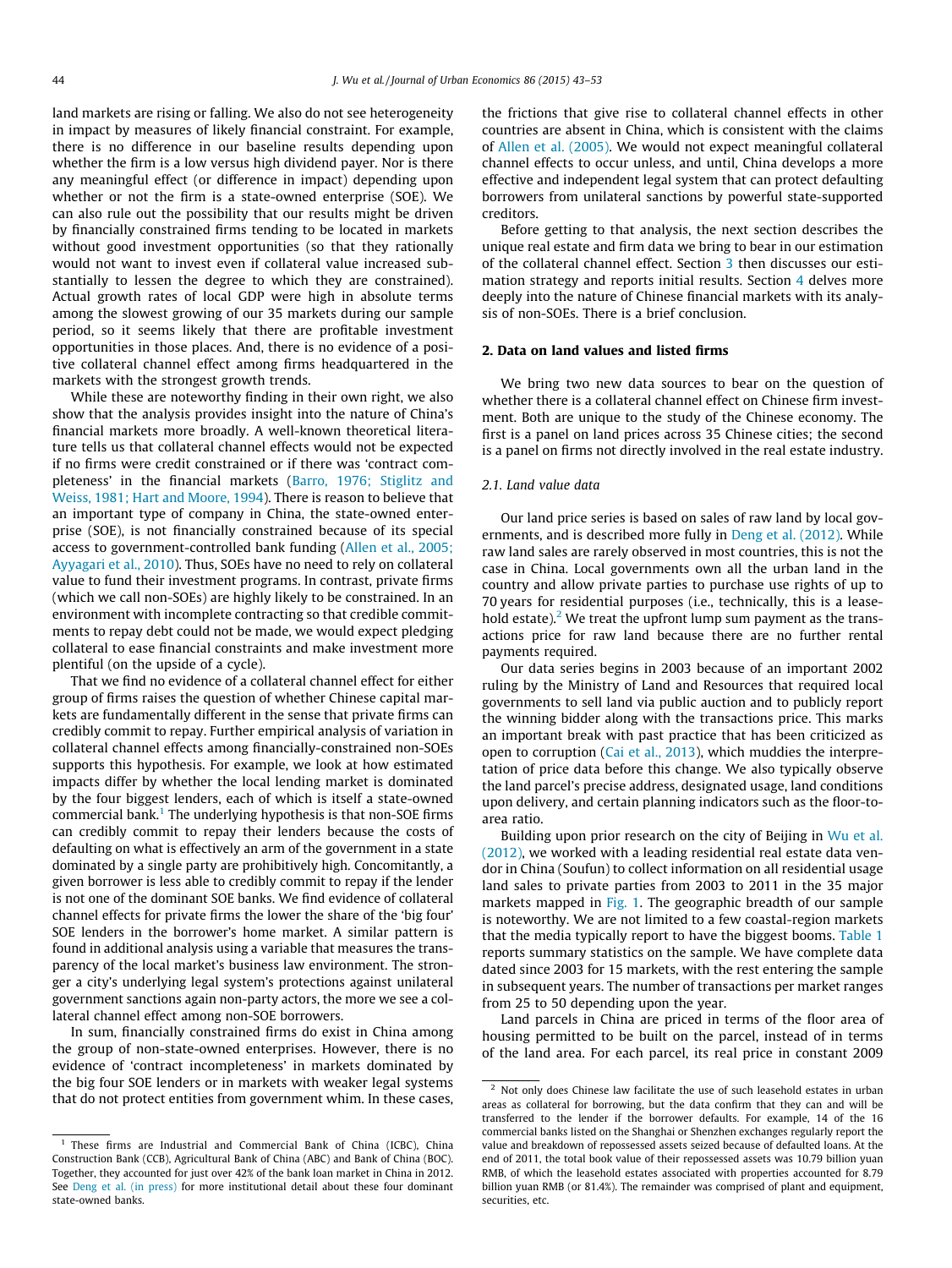<span id="page-2-0"></span>

Note: the cities are labeled by the starting year of the land data in the dataset.

Fig. 1. Land market dataset coverage.

yuan per square meter of permitted space is computed by deflating with the relevant monthly CPI series for each city. We do not work with these unadjusted transactions prices because they may be driven by quality changes over time. Hence, we follow [Wu et al.](#page-10-0) [\(2012\)](#page-10-0) in creating constant quality land price indexes for each market.<sup>3</sup> [Tables 2 and 3](#page-3-0) (both from [Deng et al. \(2012\)](#page-10-0)) report

Table 1 Sample sizes in the land transaction dataset.

|            | Number of cities covered | Number of land parcels sold |
|------------|--------------------------|-----------------------------|
| 2003       | 15                       | 378                         |
| 2004       | 22                       | 681                         |
| 2005       | 24                       | 773                         |
| 2006       | 33                       | 1133                        |
| 2007       | 34                       | 1413                        |
| 2008       | 35                       | 963                         |
| 2009       | 35                       | 1564                        |
| 2010       | 35                       | 1759                        |
| 2011       | 35                       | 1749                        |
| Aggregated |                          | 10,413                      |

summary statistics on average annual land price growth over time and real compound average constant quality price appreciation rates for each city, respectively. These data show that there clearly was a boom in land prices in most cities in China, although it is incorrect to claim that there is a single national land market, as there is substantial variation in land price appreciation across and within cities over time. Other data from [Deng et al. \(2012\)](#page-10-0) not reported here for space reasons highlights that land values are much more volatile than house prices and other factors of production in housing. Standard deviations in land prices typically are in the 20–40% range, which is about four times that of house prices, construction sector wages or physical construction costs. This is consistent with standard real estate models, as theory predicts the residual claimant on property value (i.e., land) should be much more volatile.

Twenty-seven of the 35 markets have experienced real average annual growth rates in constant quality land prices of above 10% for the length of their sample periods. Nine have experienced average compound annual growth rates above 20%. Naturally, this

<sup>3</sup> City-level hedonic models are estimated via ordinary least squares (OLS), with the log of the real transactions price in constant 2009 yuan as the dependent variable. Quality controls on the right-hand side include: (a) the parcel's distance to the center of the corresponding city, which is measured after mapping the precise location of each site with GIS software; (b) the distance to the nearest subway station; this variable is relevant in 10 of the 35 cities with operating subway systems during our sample period; (c) district dummies which control for local/neighborhood-level fixed effects not captured by the two previous location controls; (d) a set of physical attributes including the size of the parcel (in land area), the density permitted on the site when built, and whether the parcel is leveled on delivery; (e) in some cases, a small portion of a residential land parcel is designated for affiliated commercial properties, public establishments, or public housing units; we control for such conditions via a set of dummies; (f) the parcel's transaction form as reflected in whether it was purchased via sealed bidding, regular English auction, or two-stage auction; and  $(g)$  year dummies, whose coefficients are used to create the constant quality price index. We also conducted a two-stage Heckman estimation to control for potential bias arising from the fact that there were a total of 614 parcels listed that failed to result in transactions (either because there were no bidders if there was an auction or the bid prices were lower than the local governments' reserve prices, which is relevant for cases involving sealed bids). If these failures were disproportionately concentrated in certain periods such as the financial crisis, selection bias would result in an overestimation of the price index for that period. That said, we could not find any statistically significant impact for the inverse Mills ratio estimated from our first-stage probit model. Finally, correcting for quality changes over time is statistically and economically important. Average annual appreciation in our hedonic price series is about five percentage points higher than in the unadjusted prices series, which indicates that parcel quality has been falling over time on average. The declining quality of location with more sites being in outlying areas as Chinese cities have rapidly urbanized is an important factor, but this varies by time and market. See [Deng et al. \(2012\)](#page-10-0) for more detail. All underlying results are available upon request.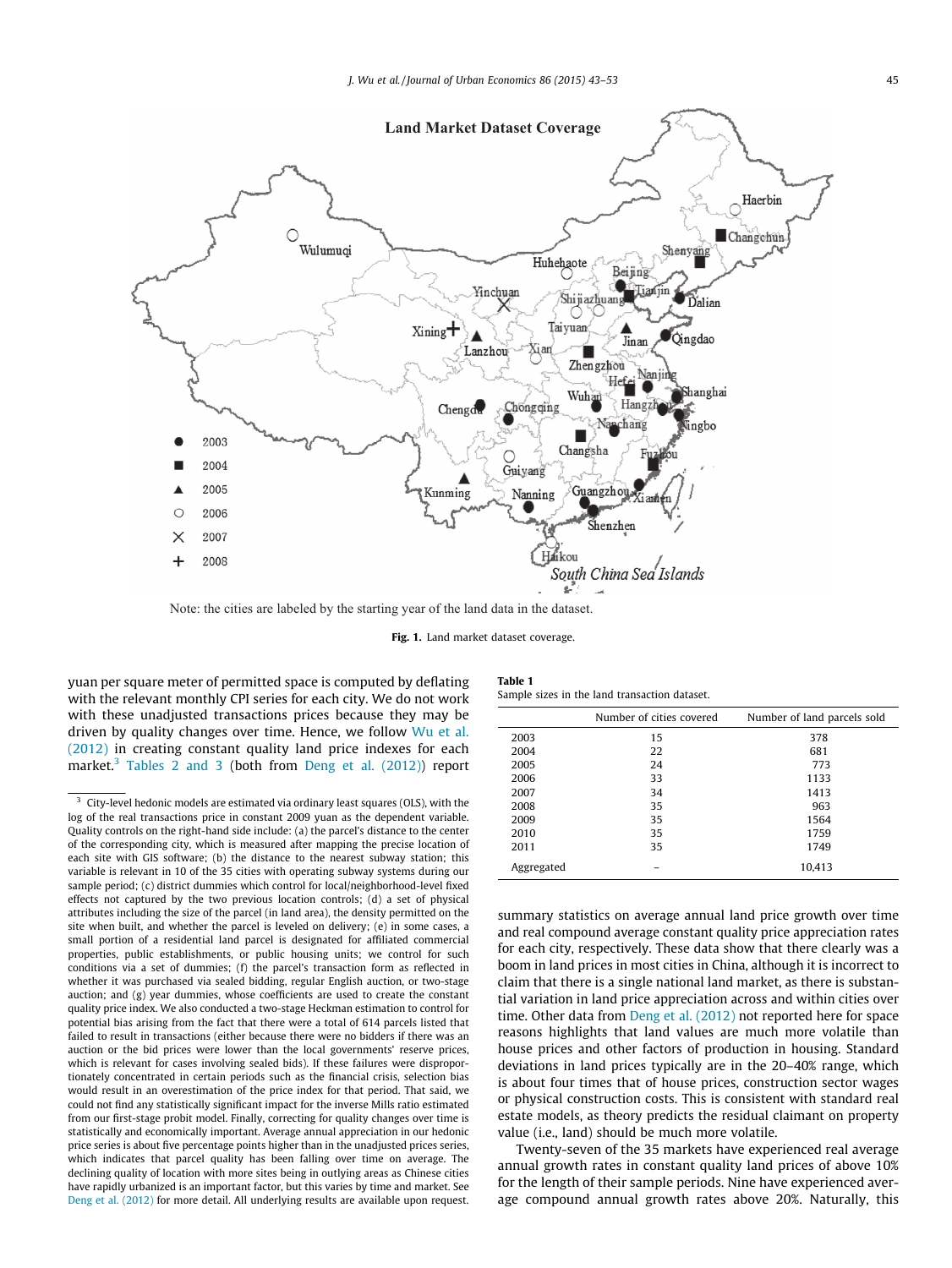<span id="page-3-0"></span>

| Annual real land price appreciation, summary statistics, 35 major Chinese markets. | Table 2 |
|------------------------------------------------------------------------------------|---------|
|                                                                                    |         |

|                                   | 2003-2004 | 2004-2005 | 2005-2006 | 2006-2007 | 2007-2008 | 2008-2009 | 2009-2010 | 2010-2011 |
|-----------------------------------|-----------|-----------|-----------|-----------|-----------|-----------|-----------|-----------|
| Mean $(\%)$                       | 32.1      | 12.2      | 23.5      | 46.4      | $-5.3$    | 28.5      | 31.4      | 2.6       |
| Standard deviation (%)            | 21.7      | 23.1      | 40.5      | 42.1      | 24.0      | 30.7      | 29.4      | 30.2      |
| Max(%)                            | 64.1      | 47.2      | 128.8     | 131.2     | 38.6      | 93.1      | 83.6      | 108.6     |
| Median $(\%)$                     | 27.8      | 10.0      | 20.7      | 47.7      | 6.6       | 29.5      | 41.5      | 2.7       |
| Min(%)                            | 4.4       | $-28.0$   | $-36.1$   | $-29.2$   | $-59.9$   | $-20.2$   | $-31.6$   | $-44.2$   |
| Number of cities                  | 15        | 22        | 24        | 33        | 34        | 35        | 35        | 35        |
| Number with positive appreciation | 15        | 15        |           | 28        | 18        | 27        | 29        | 16        |
| Number with negative appreciation | $\bf{0}$  |           |           |           | 16        | 8         | 6         | 19        |

implies large increases in real estate values, as a 10% compound annual average rate of price appreciation implies more than a doubling in real value between 2003 and 2011 (i.e.,  $1.1^8$  = 2.14); analogously, a 20% compound annual rate implies that prices were over three times greater at the end of 2011 than at the beginning in 2003 (i.e.,  $1.2^8$  = 4.30). Thus, there is no doubt that constant quality land prices are higher now in virtually every market than they were in 2003. Hence, if Chinese firms are financially constrained and collateral value is important in obtaining the desired amount of debt, there has been a huge increase in those values over time on average, with economically large variation across markets.<sup>4</sup>

We believe these data are far superior to any alternative, the most prominent of which are two government-provided series on house prices. One is called the Average Selling Price of Newly-Built Residential Units. This reports the simple average of transactions prices as measured by total sales values divided by the total amount of housing square footage in the units. This series makes no attempt to control for quality differences across markets or drift over time. As [Wu et al. \(2014\)](#page-10-0) show, not effectively controlling for quality leads to substantial biases. The other government-provided house price series, officially termed ''Price Indices in 70 Large and Medium-Sized Cities'', is a measure of the change in average prices on unit sales within individual housing complexes over time. More specifically, this index is calculated by first computing the average sales price of new units each month in each distinct housing complex. The series reported by the government then is the transactions-volume weighted average of each complex's average price changes over time. As [Deng et al. \(2012\)](#page-10-0) show, this series has very little variation over time in most markets, including the big coastal region cities that are thought to have had the biggest booms. That makes this data source highly suspect on its face, and [Wu et al.](#page-10-0) [\(2014\)](#page-10-0) explain why it produces downwardly biased estimates of price growth, with much lower price volatility than exists in reality.

# 2.2. Firm data

We next collected data on publicly-traded firms listed on the Shanghai or Shenzhen stock exchanges. There are 1291 firms listed during or before 2003 on these two exchanges. We get to our final sample size of 444 firms as follows. First, we exclude firms delisted during or before 2011. We also drop those with measured negative equity and those involved in a major takeover operation during the sample period, as we suspect either data error or some other aspect of firm strategy is likely to complicate any potential relationship between real estate collateral value and investment and other spending behavior. Next, firms operating in the industries of ''finance'', ''real estate'', and ''construction'' are dropped because it seems likely that the relationship between firm investment behavior and real estate price fluctuations may be determined by a mechanism other than the collateral channel effect in these business sectors. Firms in the industries of ''agriculture'', ''mining'', ''production and supply of electricity, gas and water'' and ''transportation and storage'' also are excluded because they tend to own properties outside of urban areas, and we cannot impute property value price changes outside of the 35 major markets listed above. Thus, our final sample is restricted to firms in the industries of ''manufacturing'', ''information technology'', ''wholesale and retail", "social service", and "media and culture". According to the official industry codes issued by the China Security Regulatory Commission, there are also a few firms defined as in ''multiple industries''. These companies are grouped based on their largest sales sector. We also restrict our focus to firms with headquarters in 35 major cities for which we have a reliable land price series that is used to impute the value of real estate collateral over time. This leaves us with a balanced panel of 444 firms with 3996 firm-year observations during 2003–2011.

Determining the market value of these firms' real estate asset holdings obviously is a critical task for our estimation. The nature of Chinese accounting and reporting practices is such that three major categories of assets on the balance sheet are involved in constructing our measure. One is ''Buildings'' (a sub-entry of ''Fixed Assets'', the equivalent of ''Property, Plant and Equipment'' in China's accounting codes); a second is ''Land Ownership'' (a sub-entry of ''Intangible Assets''); and the third is ''Investment Properties''. [Table 4](#page-4-0) provides more detail on related accounting codes, including a minor adjustment in 2007. Unfortunately, none of the available listed firm electronic databases in China presently provides full information on all three categories of property assets. Consequently, we manually collected this information from the original version of the firms' annual financial reports.

While we believe this is the first systematic collection of nonreal estate firms' property holdings, this is only the starting point for our analysis. As with the Compustat data on U.S. corporations, Chinese company financial reports include values based on historic cost, not current market values. We follow the procedures adopted by [Chaney et al. \(2012\)](#page-10-0) to translate these book values into market values. From the financial reports, we know both the original book value and the current book value after depreciation. Then, following certain rules on depreciation, the average age of properties can be computed.<sup>5</sup> Finally, the book value is updated to the market value

 $\,^4\,$  We use residential land prices because it is not yet feasible to create an analogous index for commercial properties. Theory suggests these two series should be highly correlated, since land is substitutable between these two uses on the margin. As a robustness check, we calculated the correlation coefficient between the average transaction prices of newly-built residential buildings and commercial properties as reported by the National Bureau of Statistics of China in our 35 city sample. It was a strongly positive 0.64. [Chaney et al. \(2012\)](#page-10-0) report similar findings in their robustness checks using U.S. data.

 $5$  We use the following strategy to guide us in these calculations. If a firm explicitly describes its depreciation method in the appendix of its financial reports, we adopt that specific rule for that firm. Otherwise, we follow conventional rules on depreciation for China, which reflect an average of the different rules published by the listed firms in our sample: for the items of ''Building'' and ''Investment Properties'', it is assumed that the properties are straight-line depreciated with 25 years of depreciable life and 5% remains; for ''Land Ownership'', the corresponding assumption is straight-line depreciation method, 40 years of depreciable life, and 0 remains. Western readers may be surprised by the depreciation of land, but it does make sense because this technically is a leasehold estate position.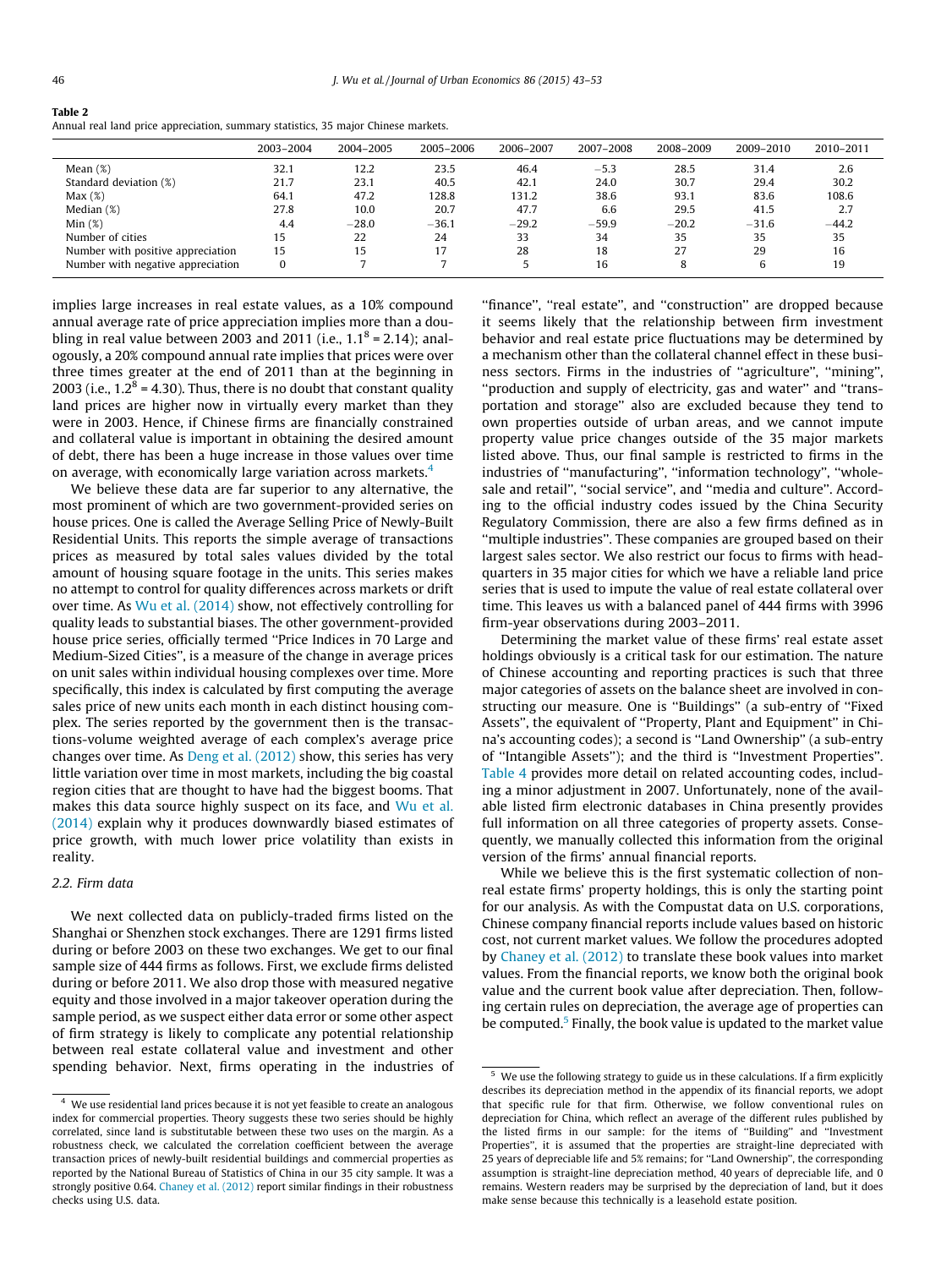### <span id="page-4-0"></span>Table 3

|  | Compounded real annual appreciation rates in constant quality land values, 35 major Chinese markets (2009 yuan). |  |  |  |  |  |  |
|--|------------------------------------------------------------------------------------------------------------------|--|--|--|--|--|--|
|  |                                                                                                                  |  |  |  |  |  |  |

| 15 Markets, 2003-2011<br>$(8 \text{ years})$ |       | 7 Markets, 2004-2011<br>$(7 \text{ years})$ |       |         | 2 Markets, 2005-2011<br>$(6 \text{ years})$ |              | 9 Markets, 2006-2011<br>$(5$ years) |          | 1 Market, 2007-2011<br>$(4 \text{ years})$ |        | 1 Market, 2008-2011<br>$(3 \text{ years})$ |  |
|----------------------------------------------|-------|---------------------------------------------|-------|---------|---------------------------------------------|--------------|-------------------------------------|----------|--------------------------------------------|--------|--------------------------------------------|--|
| Chongqing                                    | 27.0% | Hefei                                       | 30.1% | Lanzhou | 20.7%                                       | Huhehaote    | 19.7%                               | Yinchuan | 8.9%                                       | Xining | 49.9%                                      |  |
| Shanghai                                     | 23.7% | Changsha                                    | 20.3% | Guiyang | 12.4%                                       | Haikou       | 17.8%                               |          |                                            |        |                                            |  |
| Hangzhou                                     | 21.8% | Tianjin                                     | 20.2% |         |                                             | Taiyuan      | 12.2%                               |          |                                            |        |                                            |  |
| Nanjing                                      | 20.5% | Fuzhou                                      | 17.7% |         |                                             | Haerbin      | 10.8%                               |          |                                            |        |                                            |  |
| Beijing                                      | 20.2% | Changchun                                   | 13.9% |         |                                             | <b>Jinan</b> | 7.2%                                |          |                                            |        |                                            |  |
| Shenzhen                                     | 20.1% | Shenyang                                    | 13.7% |         |                                             | Xian         | 6.9%                                |          |                                            |        |                                            |  |
| Xiamen                                       | 18.7% | Zhengzhou                                   | 10.3% |         |                                             | Shijiazhuang | 5.1%                                |          |                                            |        |                                            |  |
| Ningbo                                       | 18.5% |                                             |       |         |                                             | Kunming      | 2.0%                                |          |                                            |        |                                            |  |
| Chengdu                                      | 16.7% |                                             |       |         |                                             | Wulumuqi     | $-2.9%$                             |          |                                            |        |                                            |  |
| Dalian                                       | 15.8% |                                             |       |         |                                             |              |                                     |          |                                            |        |                                            |  |
| Guangzhou                                    | 14.7% |                                             |       |         |                                             |              |                                     |          |                                            |        |                                            |  |
| Wuhan                                        | 13.3% |                                             |       |         |                                             |              |                                     |          |                                            |        |                                            |  |
| Nanning                                      | 12.3% |                                             |       |         |                                             |              |                                     |          |                                            |        |                                            |  |
| Nanchang                                     | 7.8%  |                                             |       |         |                                             |              |                                     |          |                                            |        |                                            |  |
| Qingdao                                      | 5.9%  |                                             |       |         |                                             |              |                                     |          |                                            |        |                                            |  |

### Table 4

Real estate asset information in the financial reports.

| (A) Before 2006       |                             |                                                                                                                                                                                                                                                             |                                                                                                                 |  |  |  |
|-----------------------|-----------------------------|-------------------------------------------------------------------------------------------------------------------------------------------------------------------------------------------------------------------------------------------------------------|-----------------------------------------------------------------------------------------------------------------|--|--|--|
|                       |                             | Self-occupied and lease-out properties                                                                                                                                                                                                                      |                                                                                                                 |  |  |  |
| Self-built properties |                             | • The lands are listed in the item of "Land Ownerships" as a subentry of "Intangible Assets"<br>Construction<br>• The construction materials, affiliated plants and equipment are listed in the item<br>in progress<br>of "Construction in Progress"        |                                                                                                                 |  |  |  |
|                       |                             | • The lands are listed in the item of "Land Ownerships" as a subentry of "Intangible Assets"<br>Completed<br>• The structures are listed in the item of "Buildings" as a subentry of "Fixed Assets".<br>properties<br>The plants and equipment are excluded |                                                                                                                 |  |  |  |
| Purchased properties  |                             | • Both lands and structures are listed in the item of "Buildings" as a subentry of "Fixed Assets".                                                                                                                                                          |                                                                                                                 |  |  |  |
| (B) Since 2007        |                             |                                                                                                                                                                                                                                                             |                                                                                                                 |  |  |  |
|                       |                             | Self-occupied properties                                                                                                                                                                                                                                    | Lease-out properties                                                                                            |  |  |  |
| Self-built properties | Construction<br>in progress | • The lands are listed in the item of "Land Ownerships" as a subentry<br>of "Intangible Assets"<br>• The construction materials, affiliated plants and equipment are listed<br>in the item of "Construction in Progress"                                    |                                                                                                                 |  |  |  |
|                       | Completed<br>properties     | • The lands are listed in the item of "Land Ownerships" as a subentry<br>of "Intangible Assets"<br>• The structures are listed in the item of "Buildings" as a subentry of "Fixed Assets".<br>The plants and equipment are excluded                         | • Both lands and buildings<br>are listed in the item of<br>"Investment Properties".<br>The plants and equipment |  |  |  |
| Purchased properties  |                             | • Both lands and structures are listed in the item of "Buildings" as a subentry<br>are excluded<br>of "Fixed Assets". The plants and equipment are excluded                                                                                                 |                                                                                                                 |  |  |  |

using the city-level residential land price index described above after 2003, a constant quality newly-built house price index between 2000 and 2002 [\(Wu et al., 2014](#page-10-0)), and the city-level CPI index before 2000. Because we do not know the exact address of each property in a firm's portfolio, we follow [Chaney et al. \(2012\)](#page-10-0) and [Cvijanovic](#page-10-0) [\(2014\)](#page-10-0) in presuming that a firm's properties are concentrated in the city of its headquarters. $6$ 

We next develop an estimate of annual change in the value of firms' real estate asset holdings. Our preferred measure is one that reflects changes in the market value over time of real estate assets owned by the firm in the reference year of 2002 at the very beginning of our sample period. [Chaney et al. \(2012\)](#page-10-0) and [Cvijanovic](#page-10-0) [\(2014\)](#page-10-0) both do something similar to guard against bias arising from the potentially endogenous decisions of firms to alter real estate holdings in response to (or in conjunction with) market price changes. Thus, our collateral value measure is defined as:

$$
RATIO\_REV1_{i,t} = \left[ REV_{i,2002} \times \prod_{j=2003}^{t-1} (1 + LPG_{c,j}) \times LPG_{c,t} \right] / ASSET_{i,t-1}
$$

where  $REV_{i,2002}$  is the market value of real estate assets owned by firm  $i$  at the end of 2002 computed based on the procedures described above,  $LPG_{c,i}$  is the annual growth rate in the local land price index for firm i's headquarters city  $c$  in year j, and ASSET $_{i,t-1}$ is the total assets of firm  $i$  at the beginning of year  $t$  (i.e., at the end of the previous year).

As part of our robustness checks described more fully below, we also used a second proxy, which measures the market value change in real estate assets held by the firm at the beginning of each year:

$$
RATIO\_REV2_{i,t} = [REV_{i,t-1} \times LPG_{c,t}]/ASSET_{i,t-1}
$$

where  $REV_{i,t-1}$  is the market value of real estate assets owned by firm  $i$  at the beginning of year  $t$  (i.e., at the end of the previous year).

Both [Chaney et al. \(2012\)](#page-10-0) and [Cvijanovic \(2014\)](#page-10-0) investigate the robustness of this assumption using added information from firm 10-K filings. Unfortunately, similar documents and data are not available in China. We addressed the robustness of this assumption as follows. First, we pared down the sample to firms headquartered in the 32 cities outside of the three national financial centers of Beijing, Shanghai and Shenzhen on the presumption that firms located in the other 32 cities are less likely to be geographically dispersed in their business and, hence, in their real estate asset holdings. All our key results reported below still hold in this ''geographically concentrated'' group.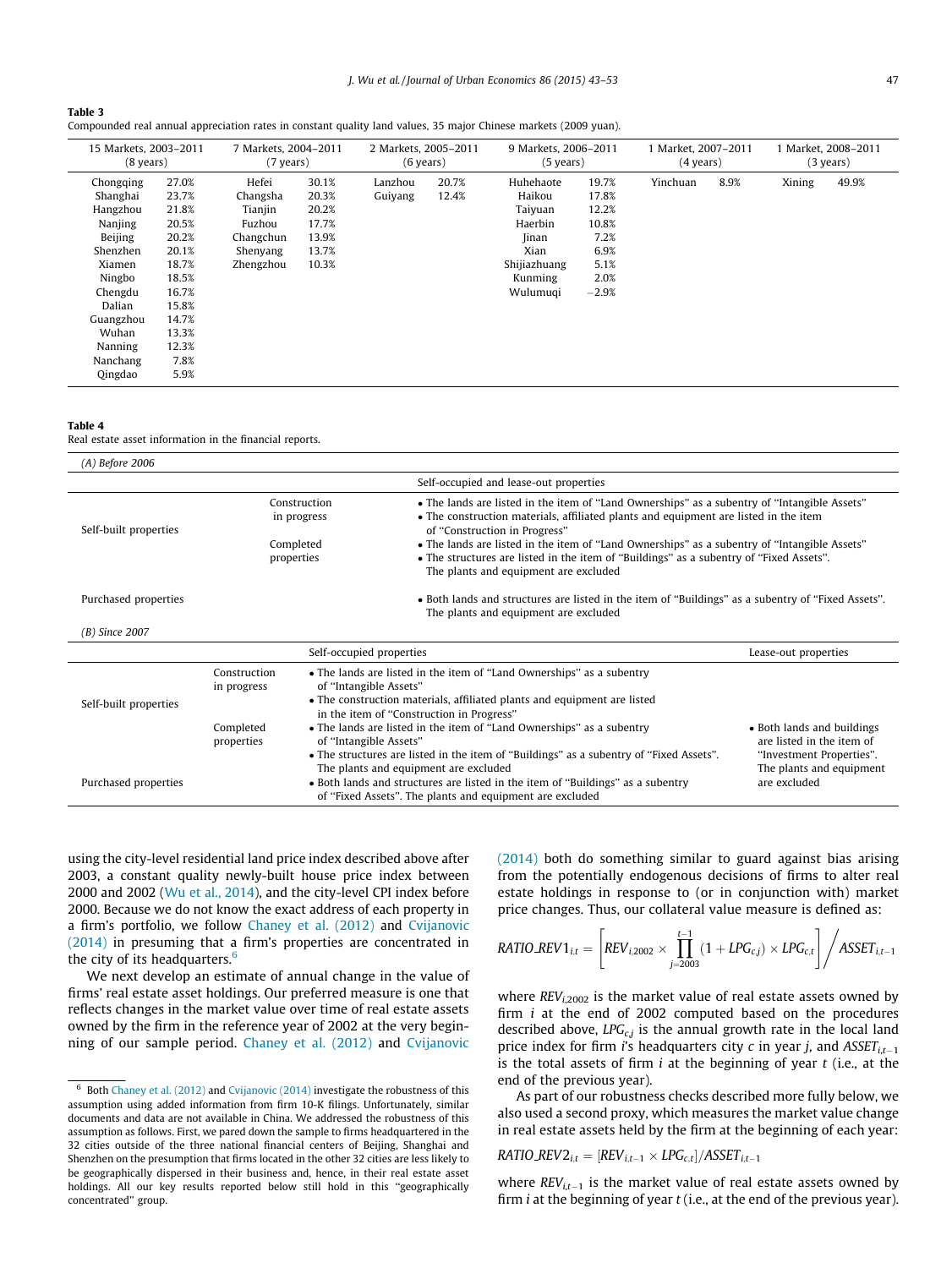| Table 5                                         |  |
|-------------------------------------------------|--|
| Definition and summary statistics of variables. |  |

| Variable          | Definition                                                                                                                                        | Average | Std. dev. |
|-------------------|---------------------------------------------------------------------------------------------------------------------------------------------------|---------|-----------|
| <b>ASSET</b>      | Total assets at the beginning of the year; billion yuan RMB                                                                                       | 4.882   | 17.598    |
| <b>RATIO REV1</b> | Change in the market value of real estate assets held in the reference year 2002, normalized by firm assets<br>(see the text for more details)    | 0.060   | 0.151     |
| RATIO REV2        | Change in the market value of real estate assets held at the beginning of each year, normalized by firm assets<br>(see the text for more details) | 0.075   | 0.170     |
| <b>RATIO INV</b>  | Net change in investment on fixed assets, normalized by firm assets (see the text for more details)                                               | 0.056   | 0.056     |
| RATIO LOAN        | Net change in loan balance, normalized by firm assets                                                                                             | 0.019   | 0.074     |
| RATIO EBITDA      | Earnings before interest, taxes, depreciation and amortization, normalized by firm assets                                                         | 0.089   | 0.059     |
| MBR               | Market-to-book ratio at the beginning of the year                                                                                                 | 1.627   | 1.043     |
| <b>LEVERAGE</b>   | Leverage level at the beginning of the year                                                                                                       | 0.501   | 0.159     |

We experiment with both measures because it is not obvious *a pri*ori what the optimal balance is between potential endogeneity bias and measurement error.

In addition to our measures of changes in underlying real estate collateral, we also use a number of variables describing other firm characteristics when estimating collateral channel effects. These are from Wind Info ([www.wind.com.cn\)](http://www.wind.com.cn), which is a supplier of 'Compustat-type' data on Chinese companies. These include the ratio of net investment on fixed assets (property, plant and equipment) to firm asset value (RATIO\_INV), where the numerator is defined as expenditures on fixed assets less cash inflows from disposing of existing fixed assets over the year and the denominator reflects total assets at the beginning of the relevant year (ASSET), the ratio of the net change in firm debt to firm asset value (RATIO\_LOAN), RATIO\_EBITDA, which reflects earnings before interest tax, depreciation and amortization (again scaled by firm assets), the market-to-book ratio (MBR), and leverage level at the beginning of the year (LEVERAGE, defined as total debt on the balance sheet divided by asset value).

Table 5 reports the summary statistics on the variables, with each having been winsorized at the 5th percentile to eliminate extreme outliers in the data series. Winsorizing at different cutoff points (including not dropping outliers) does not materially change the results. One noteworthy feature is the large magnitude of the annual market value change of the listed firms' real estate assets. On average, it is equivalent to about 6% of a firm's total assets if we only take properties owned in the reference year into account, and is about 7.5% if all real estate assets are included. The fact that the average value of RATIO\_REV2 is larger than RATIO\_REV1 implies that the listed firms generally are expanding their real estate holdings over our sample period.

It also is the case that these firms have ample amounts of secured and unsecured debts, with the share of secured loans being higher. For example, from 2007 to 2011 the average annual share of their long-term debt that is secured is about 78%. The analogous figure for short-term debt (<1 year) is about 65%.

Table 6 then reports the number of firms in our sample broken down by whether or not they are state-owned enterprises (SOEs). This firm characteristic also comes from the Wind Info data source.<sup>7</sup> SOEs account for about three quarters of these 444 firms, although that proportion declines over time due.

Table 7 compares the values of these variables across the two types of firms. SOEs and non-SOEs differ in several aspects. SOEs

# Table 6

Distribution of sample by ownership structure.

| Year | Number of SOEs | Number of non-SOEs |
|------|----------------|--------------------|
| 2003 | 353            | 91                 |
| 2004 | 347            | 97                 |
| 2005 | 343            | 101                |
| 2006 | 329            | 115                |
| 2007 | 323            | 121                |
| 2008 | 325            | 119                |
| 2009 | 320            | 114                |
| 2010 | 318            | 126                |
| 2011 | 318            | 126                |
|      |                |                    |

| Table 7 |  |  |
|---------|--|--|
|         |  |  |

Summary statistics of variables by ownership structure groups.

|                     | <b>SOEs</b> |           | Non-SOEs |           | t Stat. |
|---------------------|-------------|-----------|----------|-----------|---------|
|                     | Average     | Std. dev. | Average  | Std. dev. |         |
| <b>ASSET</b>        | 5.477       | 20.089    | 3.147    | 5.650     | 3.655   |
| RATIO REV1          | 0.060       | 0.153     | 0.060    | 0.144     | 0.018   |
| RATIO REV2          | 0.076       | 0.173     | 0.075    | 0.163     | 0.062   |
| <b>RATIO INV</b>    | 0.057       | 0.055     | 0.055    | 0.057     | 1.052   |
| RATIO LOAN          | 0.019       | 0.073     | 0.021    | 0.079     | 1.071   |
| <b>RATIO EBITDA</b> | 0.086       | 0.057     | 0.096    | 0.065     | 4.442   |
| <b>MBR</b>          | 1.552       | 0.972     | 1.847    | 1.201     | 7.817   |
| <b>LEVERAGE</b>     | 0.502       | 0.158     | 0.499    | 0.163     | 0.455   |

 $p < 0.1$ .

 $*$ <sup>\*</sup>/\*  $p$  < 0.05.

 $n < 0.01$ .

tend to be much larger than non-SOEs. But they are less profitable, and have lower market-to-book ratios. However, both these groups experience almost the same degree of change in the market values of their real estate assets during the sample period. And, the differences in their fixed assets investment and net loan change are both statistically insignificant.

We also collected data on a number of other firm financial traits. These include RATIO\_CASH which reflects the net change in cash holdings divided by assets, RATIO\_SALARY which is defined as total salary payments divided by firm assets, RATIO\_DIVIDEND which is total dividend payments scaled by firm assets, RATIO\_- FAINV which is the ratio of net investment on financial assets such as stocks and bonds to firm asset value, and EMP, which is the number of employees per million yuan of firm assets.

Information also was collected on the total amount of government subsidies received by a firm during each year. This also comes from Wind Info which includes this as a sub-entry of "non-operating income" in each firm's income statement. This includes both explicit monetary subsidies and implicit subsidies from discounted tax rates. As with the other variables, this also is normalized by the total assets of the firm (RATIO\_SUBSIDY). It

The ownership structure is defined according to the dominant controller of the firm (shi ji kong zhi ren) based on the official standard used by the China Security Regulatory Commission. More detailed information is available, as we can tell whether a SOE is directly controlled by the central government or by some type of sub-national government. See [Deng et al. \(in press\)](#page-10-0) for more details on the distinction between these two groups. Because all our key conclusions are robust to this breakdown, we only report results for all SOEs versus non-SOEs.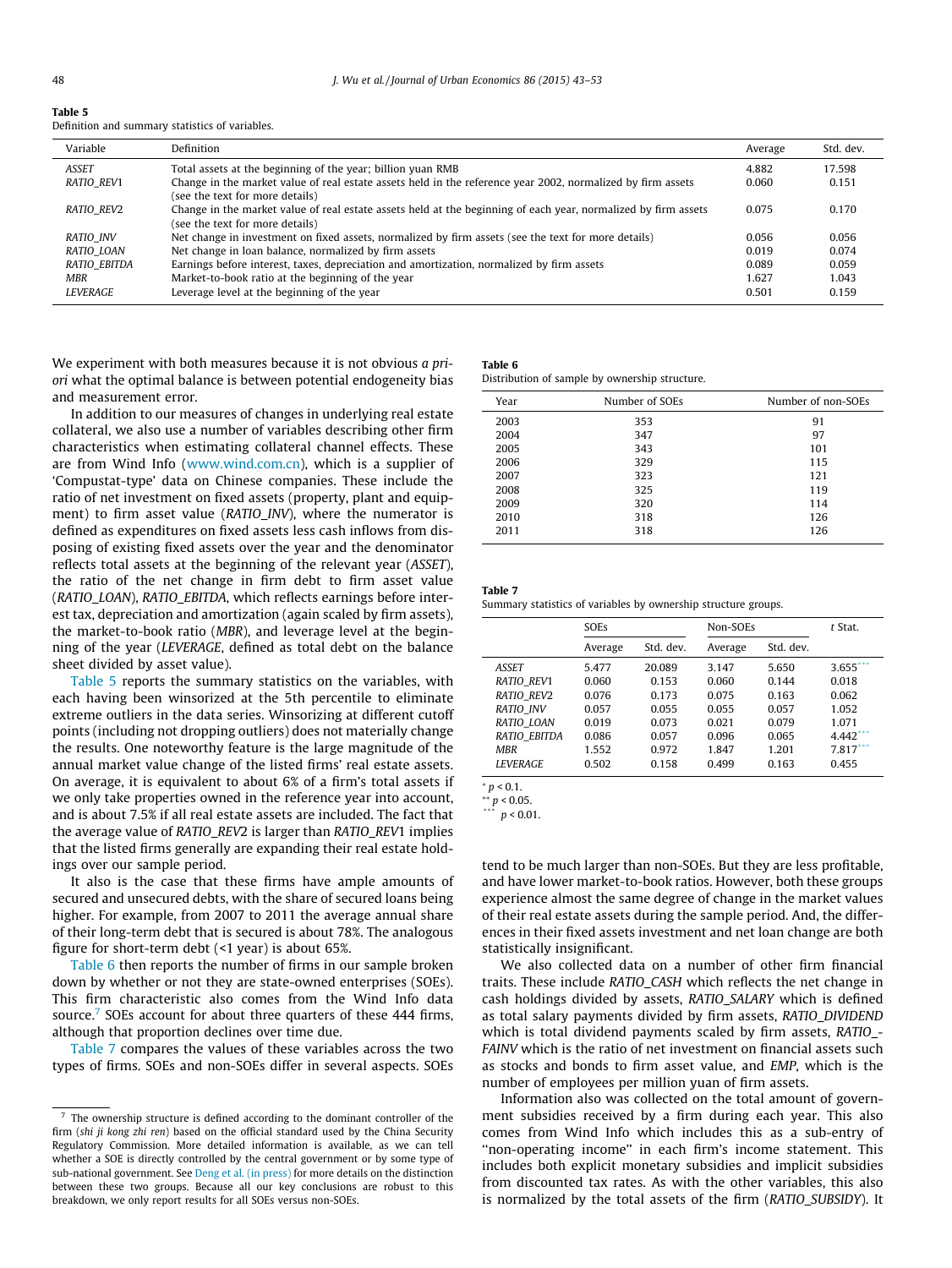<span id="page-6-0"></span>serves as a proxy of government support in some of the analysis discussed below.

Finally, we follow [Fan et al. \(2007\)](#page-10-0) in collecting information from the resumes of each firm's board members and CEO to proxy for the firm's political connections with government. The dichotomous dummy variable PC equals 1 if the CEO or any board member in position at the beginning of the year meets either of the following conditions: he/she is or was a government bureaucrat on or above the county level; he/she is or was a parliament member (ren da dai biao or zheng xie wei yuan) on or above the prefectural level.

# 3. Empirical implementation and results on collateral channel effects

Collateral channel effects typically are estimated with a reduced form investment specification as given by Eq.  $(1)$ , with the underlying model and assumptions from which it is derived well described in the on-line theory appendix to Chaney et al.  $(2012)^8$ 

RATIO<sub>i, c,t</sub> = 
$$
\alpha + \beta * RATIO\_REV_{i,t} + \gamma * LP_{c,t} + \delta_t + \eta_i + \varphi
$$
  
\n
$$
* OtherControls_{i,t} + \epsilon_{i,t}
$$
 (1)

In this equation, i indexes the firms, c denotes the city of their headquarters, and  $t$  reflects the year of the observation. The variables RATIO\_INV and RATIO\_REV are as defined above, LP is the land price index in the city where the firm is located,  $\delta$  and  $\eta$  capture year and firm fixed effects, respectively, and OtherControls includes standard firm measures of leverage (total debt/asset value), firm value (market-to-book value) and cash flow (EBITDA more specifically) used in these types of regressions. The investment and collateral value measures are scaled to control for firm size differences.<sup>9</sup> Time and firm fixed effects are included so that identification effectively comes from variation over time within firm. One of the two real estate variables is the log of the land price index  $(1P)$  in the city where the firm is headquartered. This variable is intended to control for broader real estate market changes that could influence investment behavior independent of the value of an individual firm's collateral.

The coefficient of interest is  $\beta$  which captures how changes in the value of a firm's real estate collateral (RATIO\_REV) affect investment (RATIO\_INV). Theory does not allow us to sign it. Controlling for firm value (which is done via the market-to-book variable discussed above), investment and collateral value are negatively correlated for unconstrained firms and positively correlated for constrained firms.<sup>10</sup> Overall, the estimate of  $\beta$  using a panel of firms reflects the combination of how many of them are financially constrained, how binding those constraints are, and how easy (or necessary) it is to pledge the underlying collateral to increase debt capacity.

While it is relatively straightforward to generate a specification such as Eq. (1) from a model of investment with financial constraints, it is more challenging to obtain unbiased estimates of  $\beta$ . The typical worry is that OLS yields upwardly biased results on the collateral channel effect. The productivity of a firm is inherently unobservable, and if it is correlated with initial collateral value, the estimate of  $\beta$  will be biased. Reverse causality is perhaps the most obvious problem if property prices and productivity are correlated. Consider the case of a firm that is large enough in its market to affect factor prices, including local land values. Similar effects could occur in markets in which multiple firms from the same industry co-locate. In that case, common shifts in investment patterns not actually driven by collateral value could be captured in the estimate of  $\beta$  from Eq. (1) if the firms' investment behavior bids up local land values. Upwardly biased estimates of  $\beta$  also would result if large land-holding firms are especially sensitive to local demand shocks (for whatever reason) and our real estate variables proxy for local demand to any significant extent (which seems likely).

The recent literature on collateral channel effects on U.S. corporate investment exploits differences in local market supply elasticity to deal with this bias [\(Chaney et al., 2012; Cvijanovic, 2014\)](#page-10-0). The basic strategy is to instrument for real estate values using the interaction of a demand shifter (e.g., mortgage rates) with the local supply elasticity, along with city and time fixed effects. The underlying logic is as follows. Demand shifters should show up in higher prices the more inelastic is local supply. If supply were perfectly elastic, prices should not change at all. The measure of supply elasticity used (typically from [Saiz, 2010](#page-10-0)) is based on fixed geographic factors such as the amount of water and the slopes of land plots in the market area, so it provides plausibly exogenous variation in real estate values due to changes in demand. Using this type of instrumental variables estimator, [Chaney et al. \(2012\)](#page-10-0) and [Cvijanovic \(2014\)](#page-10-0) recently report economically large collateral channel effects on investment among U.S. corporations.

A strong instrument does not exist in the Chinese data, so we report OLS estimates of Eq.  $(1)$ . Given that the most likely case is for  $\beta$  to be biased upward, finding an insignificantly small or negative coefficient (without too large a standard error) strongly suggests that there is no economically meaningful collateral channel effect in operation. The first three columns of [Table 8](#page-7-0) report our baseline findings. The precise specification estimated is very similar to Eq. (1), except that it also includes interaction terms of the initial firm controls with local land prices. $<sup>11</sup>$ </sup>

The first column reports estimates using the full sample of firms, regardless of type. The estimate of  $\beta$  on our measure of the real estate collateral variable, RATIO\_REV1, is a very small and statistically insignificant  $0.0045$ .<sup>12</sup> This average could be masking important heterogeneity across types of firms, as state-owned enterprises, which constitute the bulk of our firm sample well could be unconstrained. If so, they would not be expected to exhibit any

<sup>8</sup> It is entitled ''A Simple Model of Real Estate Prices and Investment'' and is available at [www.princeton.edu/dsraer/theoryRE.pdf](http://www.princeton.edu/dsraer/theoryRE.pdf).

<sup>&</sup>lt;sup>9</sup> Note that we use asset value in the denominator rather than the more typical measure in the literature of overall property, plant and equipment (which are called ''fixed assets'' in China). This is due to the nature of the available Chinese balance sheet data. As depicted earlier in [Table 4](#page-4-0), part of a firm's real estate holdings are not included in the item ''Fixed Assets'' on its balance sheet. In particular, the 2007 adjustment of accounting codes separated the leased-out properties from "Fixed Assets'', and put them as part of a new, independent item called ''Investment Properties'' on the balance sheet. This makes the fixed assets series inconsistent over our sample period. Hence, we scale by total assets. The 2007 adjustment did not apply to the cash flows, so it does not affect our measure of RATIO\_INV.

<sup>&</sup>lt;sup>10</sup> The reasons, which are discussed more fully in the proof of Proposition 1.2 in the on-line theory appendix to [Chaney et al. \(2012\)](#page-10-0) referenced above, are as follows. If two unconstrained firms have identical market values, but the first has higher collateral value, then it must also have lower productivity and investment than the second firm because the greater collateral value raises liquidation value. Thus, productivity and investment are lower in the first firm to compensate. Next, consider a completely constrained firm. Its investment is independent of its productivity because it is determined by a binding budget constraint set by collateral value (by assumption). However, this constrained firm's productivity must be lower to hold firm value constant, even though this does not affect its investment program. Hence, there still is a positive correlation between such value and investment for this type of firm, even when firm value is controlled for in the regression.

 $11$  This helps control for another source of potential upward bias. As discussed in [Chaney et al. \(2012\),](#page-10-0) upward bias in  $\beta$  might also result from potential endogeneity arising from the decision to own real estate in the first place. If firms that are more likely to own real estate also are especially sensitive to local demand shocks, Eq. (1) will overestimate the collateral channel effect. Our inclusion of the firm traits and their interaction with local land prices helps control for any fixed firm-level correlation between investment and real estate values. We have no good instrument to deal with variation that may not be fixed, but this is not costly for us, as we do not find a meaningful collateral channel effect in any event.

<sup>&</sup>lt;sup>12</sup> The standard error about this estimate is small enough that the upper bound impact presuming a standard deviation higher estimate remains economically small.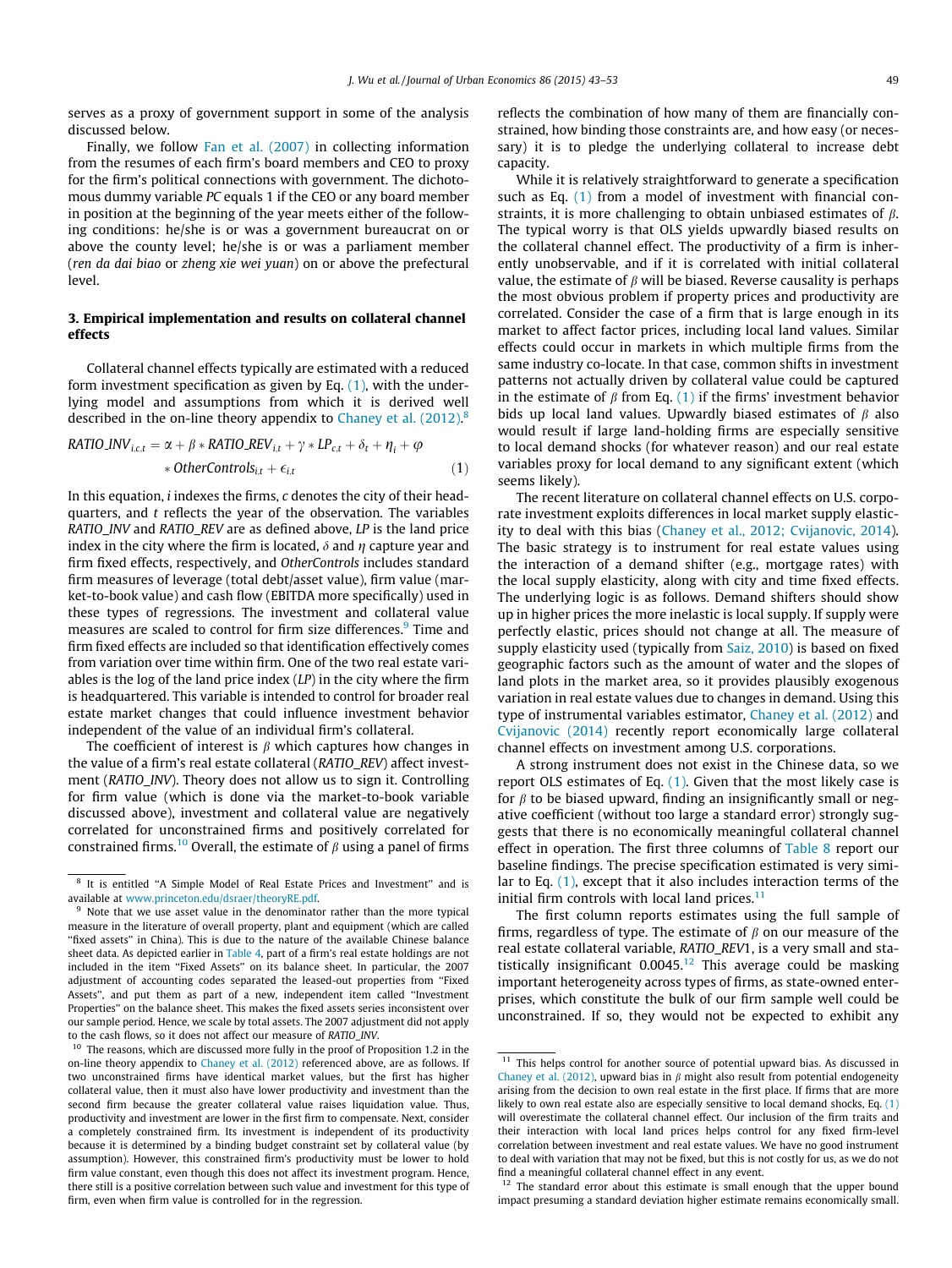#### <span id="page-7-0"></span>Table 8

Do Chinese firms invest and borrow more when collateral value increases?

|                                                | Dependent variable: RATIO INV |               |               | Dependent variable: RATIO LOAN |                           |                |  |
|------------------------------------------------|-------------------------------|---------------|---------------|--------------------------------|---------------------------|----------------|--|
|                                                | Full sample                   | SOE's         | Non-SOE's     | Full sample                    | SOE's                     | Non-SOE's      |  |
| RATIO $REV1_{i,t}$                             | 0.0045                        | 0.0062        | $-0.0003$     | $-0.0000$                      | $-0.0052$                 | 0.0190         |  |
|                                                | (0.0061)                      | (0.0072)      | (0.0123)      | (0.0104)                       | (0.0116)                  | (0.0203)       |  |
| $Log(LP_{it})$                                 | $-0.0148$                     | $-0.0154$     | 0.0217        | 0.0110                         | 0.0141                    | 0.0451         |  |
|                                                | (0.0110)                      | (0.0122)      | (0.0245)      | (0.0162)                       | (0.0172)                  | (0.0460)       |  |
| $MBR_{i,t}$                                    | 0.0032                        | 0.0030        | 0.0050        | 0.0002                         | $-0.0011$                 | 0.0069         |  |
|                                                | (0.0011)                      | (0.0013)      | (0.0023)      | (0.0020)                       | (0.0025)                  | (0.0037)       |  |
| RATIO EBITDA <sub>it</sub>                     | $0.1743$ ***                  | $0.1761$ ***  | $0.1776$ ***  | 0.0329                         | 0.0306                    | 0.0185         |  |
|                                                | (0.0186)                      | (0.0237)      | (0.0375)      | (0.0299)                       | (0.0376)                  | (0.0571)       |  |
| $LEVERAGE_{i,t}$                               | $-0.0624$ ***                 | $-0.0662$ *** | $-0.0629$ *** | $-0.1467$                      | $-0.1497$                 | $-0.1733$      |  |
|                                                | (0.0108)                      | (0.0123)      | (0.0192)      | $(0.0175)$ ***                 | $(0.0196)$ <sup>***</sup> | $(0.0356)$ *** |  |
| Initial controls $\ast$ Log(LP <sub>it</sub> ) | Yes                           | Yes           | Yes           | Yes                            | Yes                       | Yes            |  |
| Year fixed effects                             | Yes                           | Yes           | Yes           | Yes                            | Yes                       | Yes            |  |
| Firm fixed effects                             | Yes                           | Yes           | Yes           | Yes                            | Yes                       | Yes            |  |
| Number of observations                         | 3974                          | 2962          | 1012          | 3974                           | 2963                      | 1011           |  |
| R <sub>2</sub>                                 | 0.473                         | 0.488         | 0.499         | 0.232                          | 0.248                     | 0.284          |  |

Note: (1) the observations are clustered by city-year.

(2) Standard errors in parentheses.

 $\sum_{n=1}^{\infty} p < 0.1$ .

collateral channel effect on their investment behavior. Hence, columns 2 and 3 of Table 8 report estimates of the same specification on subsamples of SOEs and non-SOEs. The results are not meaningfully different, and we cannot reliably discriminate between the coefficients across the two types of firms. $^{13}$ 

This conclusion about the absence of a collateral channel effect among listed firms in China is robust to many alternative specifications not reported here for space reasons, but available upon request. For example, it could be that our desire to minimize upward bias due to endogeneity by measuring real estate exposure with the quantity of firm holdings at the end of 2002 ends up generating attenuation bias in our estimate of  $\beta$  because of measurement error. However, we obtain very similar results if we use RATIO\_REV2 instead of RATIO\_REV1 as our measure of real estate collateral.

We also investigated whether there were differences in the relationship between firm investment behavior and real estate collateral value depending upon whether the property market was improving or declining. Results from a specification adding an interaction term of RATIO\_REV1 with a dummy variable that takes a value of one if the relevant underlying land market was declining in value found no evidence of any important asymmetry in impacts on investment behavior. Nor did including this added term affect the coefficients on the other right-hand side regressors in any material way.

Another robustness check performed arose out of a concern that unobserved firm-level default risk could be biasing down our estimate of  $\beta$ . This could occur if the firms with the largest real estate holdings were also perceived by lenders as being very risky so that they could not borrow to finance additional investment even in the face of rising property values. To investigate this, we began by estimating a corporate default risk instrument at the company level based on a proportional hazard modeling framework [\(Deng,](#page-10-0) [1997; Deng et al., 2000\)](#page-10-0). We then included the inverse Mills ratio, or the ratio of the probability density function to the cumulative distribution function of the corporate default distribution, from that corporate default model specification as a proxy to control for unobserved heterogeneity in default risk in our investment equation. Adding this corporate default risk factor to our baseline model yielded virtually no change in the estimated impact for non-SOEs. That for SOEs did increase a bit, but it still remains immaterial in economic and statistical terms. Thus, the absence of a collateral channel effect in China does not appear to be due to some type of specification bias arising from an omitted firm trait such as default risk.

We also investigated whether the small and insignificant estimates of  $\beta$  might be due to a lack of investment opportunities for some firms. It is not. First, there is no evidence that amassing more real estate at the beginning of the sample period is negatively correlated with growth in EBITDA or asset accumulation in general during the following years. We also reestimated our baseline model on subsets of firms broken down by whether they were headquartered in high, average or low growth cities. These classifications were based on local market GDP growth rates computed by the Chinese government. The results for each group were statistically and economically indistinguishable from those for the combined sample reported in Table 8. It turns out that the average local GDP growth rate in the group of lowest growth markets is quite high (at about 11.7% annually), so there are plenty of investment opportunities in those places, too. We also estimated the baseline model on subsets of firms based on their own asset growth rates. The point estimates for  $\beta$  were larger for both SOEs and non-SOEs among the highest third in terms of asset growth, but they were never statistically significantly different from zero themselves or from the point estimates for the lowest third of firms in terms of annual asset growth.

Another possible explanation for the absence of any estimated collateral channel effect could be that lenders recognize the strong mean reversion in Chinese land price growth suggested above in [Table 2](#page-3-0) and only respond to longer-run, not annual, changes. However, our estimates using 2- and 3-year moving averages for both the land price and investment variables never yield a statistically significant positive relationship either. In addition, in cities with sufficient land sales each year, we experimented with ARMA models based on their land price series and used them to predict the land price change the following year. The results were not

 $p < 0.05$ .

<sup>\*\*\*</sup>  $p$  < 0.01.

<sup>&</sup>lt;sup>13</sup> We also experimented with two instrumental variables. One used the housing supply elasticity estimates from [Wang et al. \(2012\)](#page-10-0); the other used a coastal dummy and/or region dummies to instrument for local land prices. Both yielded slightly smaller (including barely negative) estimates of  $\beta$ , which is consistent with the discussion above the OLS likely yields an upwardly-biased result. However, these results are not statistically different from those reported in the first three columns of Table 8. Moreover, the first-stage showed neither to be a strong instrument according to standard metrics. That, plus the fact that the one factor we were concerned might bias down our estimates proved not to be a problem (see just below in the text for more on that), reinforced our preference to report OLS estimates.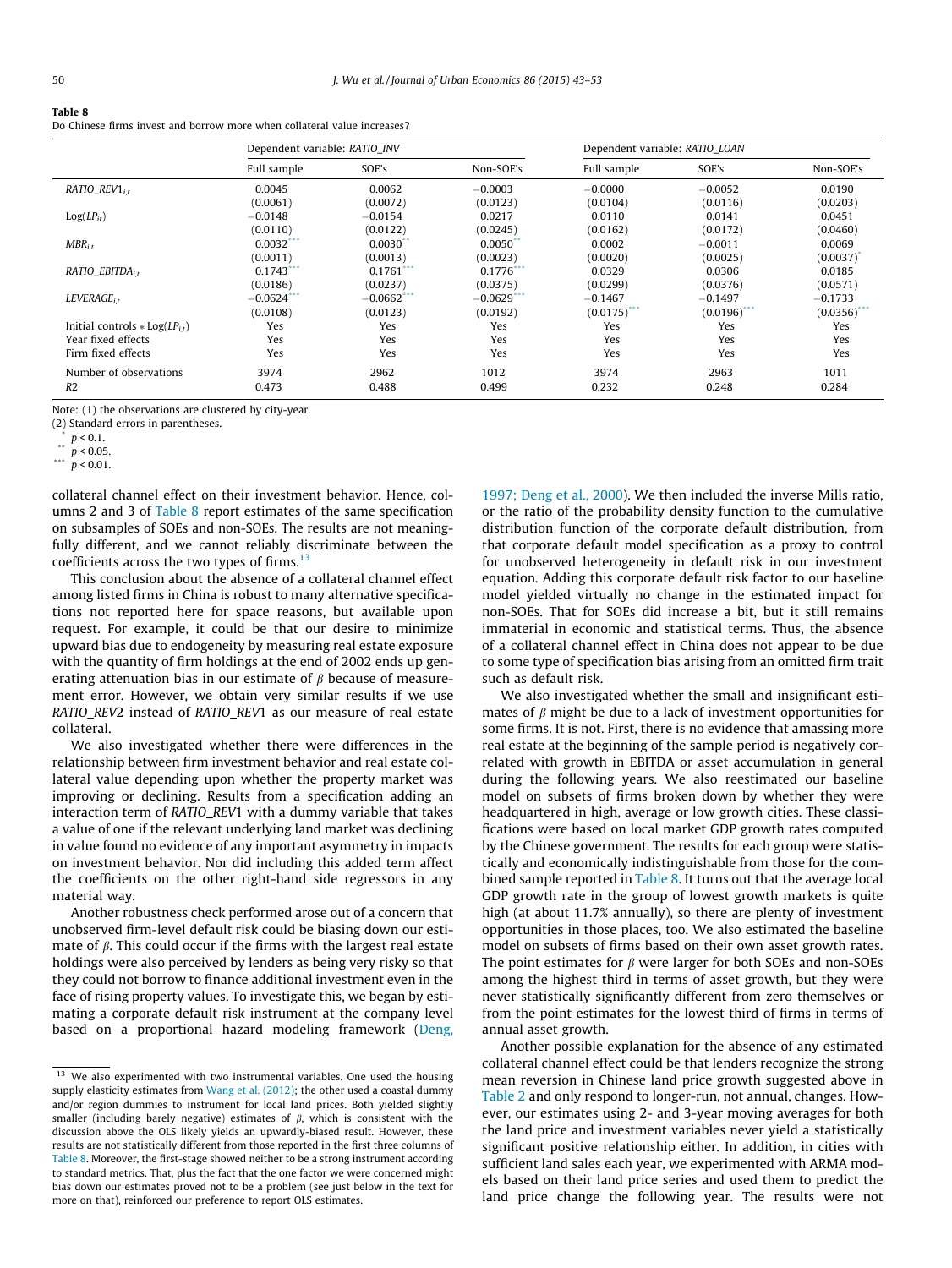<span id="page-8-0"></span>meaningfully changed by using that imputed land price change to calculate the market value of the change in a local firm's property portfolio. We also experimented using the official housing price indicator to calculate the collateral value change. Again, no statistically or economically significant collateral channel effect is detected, so this null collateral channel effect is not due to the use of our new land price data in lieu of the government series.

The final three columns of [Table 8](#page-7-0) provide additional evidence consistent with there being no collateral channel effect in China. Those regression results, which substitute the net change in firm debt scaled by firm asset value at the beginning of each year as the dependent variable, document that there also is no meaningful empirical correlation between changes in firm debt and changes in real estate collateral value. The collateral channel works through borrowing, so if we saw firm borrowing responding to collateral value even if investment did not, the case for no collateral channel effect would not be as strong. These results show no correlation with firm debt, not just firm investment.

# 4. The nature of Chinese financial markets

That there is no collateral channel effect operating for SOEs is readily explainable in terms of their not being financially constrained. Indeed, our findings support the claims by many that SOEs are specially favored within the Chinese economy (e.g., see [Lin and Tan, 1999; Allen et al., 2005; Poncet et al., 2010; Deng](#page-10-0) [et al., in press\)](#page-10-0), and have no need to rely on increasing collateral value to secure financing. However, that is not credible for non-SOEs which appear to be financially constrained by any reasonable metric as suggested by [Allen et al. \(2005\)](#page-10-0) and [Ayyagari et al.](#page-10-0) [\(2010\)](#page-10-0).

This raises the question of whether there is something special about the nature of the Chinese financial system that can explain the absence of a collateral channel effect even among credit constrained firms. The economic theory referenced above tells us that if complete contracting is possible, then none of the frictions that lead to a collateral channel effect exist. This could result if default were prohibitively expensive. In that case, a borrower could credibly commit to repay debt. The question is whether such a situation seems remotely possible in China, and then whether one could test for it.

China is characterized by a single party government which dominates the financial system, a judiciary that is not completely independent, and a legal system generally not well developed enough to be able to protect well-prescribed borrower rights in the event of default. In that situation, a major SOE lender has the potential to impose large costs on defaulting borrowers outside of any pledged property collateral, possibly by 'blackballing' the borrower with other important government-connected lenders or by utilizing other government linkages to have sanctions imposed outside of the specific debt contract.

We do not observe the individual lenders on a given borrower's projects. However, we have collected information on the market shares of the four largest SOE lenders in each province through 2009.14 As noted above, those firms are the Industrial and Commercial Bank of China (ICBC), China Construction Bank (CCB), Agricultural Bank of China (ABC), and Bank of China (BOC). We create a measure of the degree of concentration of these top four SOE lenders.

Table 9 reports results including an interaction term of the share of non-top 4 SOE lenders (which equals one minus the share of big 4 SOE lenders) in each market with our standard collateral value measure (RATIO\_REV1<sub>i,t</sub>  $*$  FMC<sub>i,t</sub> in the second row of Table 9).

### Table 9

Do Chinese firms invest more when collateral value increases in markets less dominated by the four largest SOE lenders?

|                                                | Dependent variable: RATIO INV |                           |                |  |
|------------------------------------------------|-------------------------------|---------------------------|----------------|--|
|                                                | Full sample                   | SOE's                     | Non-SOE's      |  |
| RATIO $REVI_{it}$                              | $-0.0018$                     | 0.0068                    | $-0.0245$      |  |
|                                                | (0.0121)                      | (0.0167)                  | (0.0216)       |  |
| $RATIO\_REV1_{i,t}*FMC_{i,t}$                  | 0.0045                        | $-0.0043$                 | 0.0377         |  |
|                                                | (0.0078)                      | (0.0115)                  | (0.0169)       |  |
| $Log(LP_{it})$                                 | $-0.0070$                     | $-0.0110$                 | 0.0725         |  |
|                                                | (0.0144)                      | (0.0156)                  | $(0.0372)^{*}$ |  |
| $MBR_{i,t}$                                    | 0.0049                        | 0.0040                    | 0.0072         |  |
|                                                | $(0.0016)$ <sup>**</sup>      | $(0.0018)$ <sup>***</sup> | (0.0030)       |  |
| RATIO_EBITDA <sub>it</sub>                     | 0.1764                        | 0.1809                    | 0.1961         |  |
|                                                | (0.0225)                      | $(0.0278)$ <sup>***</sup> | (0.0495)       |  |
| $LEVERAGE_{i,t}$                               | $-0.0884$                     | $-0.0885$                 | $-0.0908$      |  |
|                                                | (0.0136)                      | (0.0161)                  | (0.0262)       |  |
| Initial controls $\ast$ Log(LP <sub>it</sub> ) | Yes                           | Yes                       | Yes            |  |
| Year fixed effects                             | Yes                           | Yes                       | Yes            |  |
| Firm fixed effects                             | Yes                           | Yes                       | Yes            |  |
| Number of observations                         | 3086                          | 2327                      | 759            |  |
| R <sub>2</sub>                                 | 0.511                         | 0.528                     | 0.538          |  |

Note: (1) the observations are clustered by city-year.

(2) Standard errors in parentheses.

(3) Data are for 2003–2009 only.

Not surprisingly, this has no impact on the investment behavior of SOE borrowers (column 2). However, this is not the case for non-SOE borrowers, as reported in the third column of Table 9. The coefficient from the first row confirms the finding from [Table 8](#page-7-0) that, on average, there is no statistically significant collateral channel effect for this group of constrained firms. However, the interaction term reported in the second row is statistically significant and indicates the presence of a collateral channel effect in markets where the 'big 4' share is smaller. We do not believe much meaning can be attached to the magnitude of this coefficient, as it almost certainly is biased down because we are using an imperfect (noisy) proxy of the degree to which 'contract completeness' is relaxed in each market. That we are able to find any evidence of a collateral channel effect in these data suggests that non-SOEs are indeed financially constrained, but able to credibly commit to repay loans in places where the lender is more likely to be a major state-owned bank.

The robustness of that conclusion is confirmed by [Table 10](#page-9-0)'s findings. Using data from an annual national survey of firm managers conducted by the China Society of Economic Reform, a think tank associated with the central government, those specifications use a proxy for the ability of the underlying market's legal system to protect borrower's rights ([Fan et al., 2011\)](#page-10-0). The higher the value of the variable, the greater the degree of legal protection according to the managers surveyed, and thus, the less able are borrowers to credibly commit to repay lenders. If that hypothesis is correct, this interaction term (RATIO\_REV1 $_{i,t}$  \* LAW $_{i,t}$ ) also should be significantly positively correlated with investment, indicating the presence of a collateral channel effect among constrained non-SOEs in those markets. That is precisely what the results in column 3 show, providing further evidence of a collateral channel effect among constrained non-SOEs in conditions where the costs of default are not likely to be prohibitively high. $15$ 

<sup>&</sup>lt;sup>14</sup> These data, which were collected from "Yearbook of Finance, China", are not reported after 2009.

<sup>\*</sup>  $p < 0.1$ .

 $p < 0.05$ .

<sup>\*\*\*</sup>  $p$  < 0.01.

 $15\,$  The variation in real estate collateral values imputed from changes in our land price index is critical to finding these two statistically significant effects. If we use the variation in the two government-provided housing series to create alternative versions of RATIO\_REV1, we never find any evidence of heterogeneity in collateral channel effects by the degree of 'big four' SOE lender concentration or perceived independence of the local legal system.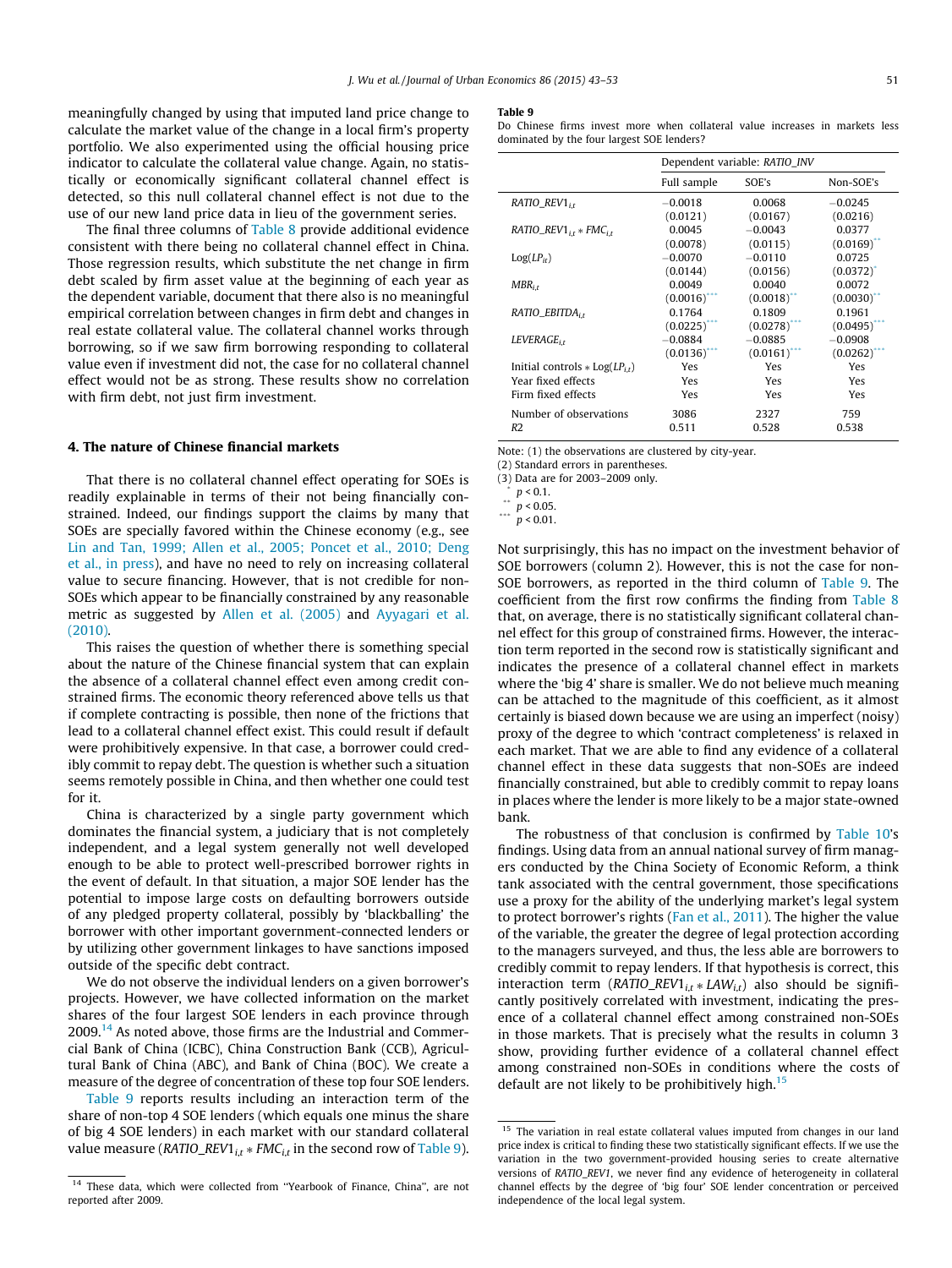#### <span id="page-9-0"></span>Table 10

Do Chinese firms invest more when collateral value increases in markets with more transparent local legal systems.

|                                                | Dependent variable: RATIO INV |                           |           |  |
|------------------------------------------------|-------------------------------|---------------------------|-----------|--|
|                                                | Full sample                   | SOE's                     | Non-SOE's |  |
| $RATIO$ <sub>REV1<sub>it</sub></sub>           | 0.0007                        | 0.0076                    | $-0.0202$ |  |
|                                                | (0.0116)                      | (0.0157)                  | (0.0207)  |  |
| $RATIO\_REV1_{i,t}*LAW_{i,t}$                  | 0.0003                        | $-0.0087$                 | 0.0392    |  |
|                                                | (0.0075)                      | (0.0107)                  | (0.0157)  |  |
| $Log(LP_{it})$                                 | $-0.0078$                     | $-0.0120$                 | 0.0736    |  |
|                                                | (0.0144)                      | (0.0152)                  | (0.0371)  |  |
| $MBR_{i,t}$                                    | 0.0049                        | 0.0040                    | 0.0073    |  |
|                                                | $(0.0016)$ <sup>**</sup>      | $(0.0018)$ <sup>**</sup>  | (0.0029)  |  |
| RATIO EBITDA <sub>it</sub>                     | 0.1764                        | 0.1810                    | 0.1987    |  |
|                                                | (0.0226)                      | $(0.0278)$ <sup>***</sup> | (0.0496)  |  |
| $LEVERAGE_{i.t}$                               | $-0.0884$                     | $-0.0883$                 | $-0.0933$ |  |
|                                                | (0.0136)                      | $(0.0161)$ ***            | (0.0262)  |  |
| Initial controls $\ast$ Log(LP <sub>it</sub> ) | <b>Yes</b>                    | Yes                       | Yes       |  |
| Year fixed effects                             | Yes                           | <b>Yes</b>                | Yes       |  |
| Firm fixed effects                             | Yes                           | Yes                       | Yes       |  |
| Number of observations                         | 3086                          | 2327                      | 759       |  |
| R <sub>2</sub>                                 | 0.511                         | 0.528                     | 0.539     |  |

Note: (1) the observations are clustered by city-year.

(2) Standard errors in parentheses.

(3) Data are for 2003–2009 only.

 $^*p_{**}$  < 0.1.

\*\*  $p < 0.05$ .

 $p < 0.01$ .

### Table 11

Does the collateral channel effect vary by degree of management's political connections & government favor.

|                                                    | Dependent variable: RATIO INV |           |           |  |  |
|----------------------------------------------------|-------------------------------|-----------|-----------|--|--|
|                                                    | Full sample                   | SOE's     | Non-SOE's |  |  |
| A. Heterogeneity by degree of political connection |                               |           |           |  |  |
| RATIO $REVI_{it}$                                  | 0.0091                        | 0.0094    | 0.0075    |  |  |
|                                                    | (0.0064)                      | (0.0073)  | (0.0143)  |  |  |
| $RATIO\_REV1_{i,t}*PC_{i,t}$                       | $-0.0118$                     | $-0.0089$ | $-0.0165$ |  |  |
|                                                    | (0.0099)                      | (0.0115)  | (0.0171)  |  |  |
| B. Heterogeneity by amount of government subsidy   |                               |           |           |  |  |
| RATIO $REV1_{it}$                                  | $-0.0077$                     | $-0.0025$ | $-0.0216$ |  |  |
|                                                    | (0.0080)                      | (0.0097)  | (0.0188)  |  |  |
| RATIO REV1 $_{i,t}$ * RATIO SUBSIDY $_{i,t}$       | 0.8347                        | $-0.2140$ | 2.1283    |  |  |
|                                                    | (0.9947)                      | (0.9812)  | (2.2173)  |  |  |

Note: (1) all models are estimated with additional control variables (see [Table 8](#page-7-0) for the full specification).

(2) The observations are clustered by city-year.

(3) Standard errors in parentheses.

 $* p < 0.1$ .

 $*$ *p* < 0.05.

 $***p < 0.01$ .

[Tables 9 and 10](#page-8-0) provide important new evidence consistent with the absence of frictions in credit markets being able to account for why there are no signs of collateral channel effects on average in China, but cannot rule out all other potential explanations. Just as our very small average collateral channel effect estimate for non-SOEs (column 3 of [Table 8](#page-7-0)) masked important variation across markets in degree to which a borrower could credibly commit to repay debt, perhaps something similar is occurring with respect to discrimination against certain types of non-SOEs based on their own political connections, whether they are in an industry favored by the central government or operating in a city with a binding loan quota set by the central government.

To further investigate these other potential mechanisms, we turn first to the information on firm political connections as

reflected in whether any board member or CEO of the 444 firms in position at the beginning of each year were former government officials or were presently serving as a member of parliament. In this case, we interact our measure of political connections with our collateral channel variable ( $RATIO\_REV1_{i,t} * PC_{i,t}$ ) and add that term to the baseline specification reported in [Table 8](#page-7-0). The top panel of Table 11 reports the results for the two collateral channel effect terms from this specification. Note that neither the average effect nor the interaction term is large or statistically significant for non-SOEs (column 3), so we can rule out the possibility that our zero collateral channel effect for this group of firms from [Table 8](#page-7-0) is masking important heterogeneity associated with the firm management's own political connectedness.

The next panel in Table 11 shows that the same conclusion holds with respect to whether the firm operates in an industry favored by the government. For this estimation, we use the data described above that measures the total amount of subsidies received by the firm (scaled by firm asset) and interacted that with our collateral channel measure ( $RATIO\_REV1_{it} * RATIO\_SUBSIDY_{it}$ ). Once again, we do not find a statistically significant relationship for any group of firms.

We also experimented with specifications that included the interaction of the increase in the total loan balance (as the proxy of loan quota) for the city in which the firm is headquartered with RATIO\_REV1. As before, we find no evidence of a collateral channel effect for non-SOEs (or for other firms).

In sum, the only evidence consistent with the existence of any type of collateral channel effect is when firms have borrowed in markets not dominated by the four largest state-owned lenders or in markets perceived to have the strongest legal protections in China. We do not see any such heterogeneity in collateral channel effects associated with variation in the degree of firm management's political connections, in the degree to which the firm is favored by government as reflected in its subsidy receipts, or by whether loan quotas have been changed. This pattern of results is consistent with the nature of Chinese credit markets being such that the typical frictions associated with an inability to credibly commit to repay debt in developed markets especially are absent.16

### 5. Conclusions

The dramatic growth of Chinese property markets has been critical component of that country's extraordinary economic rise. Because housing markets go down, not just up, it is important to ask whether we should expect to see an economically important collateral channel effect akin to what other research has found for the United States and Japan. Bringing new data to bear on this question allows us to provide a first answer. That is 'no'. An important reason is that important Chinese firms such as state-owned enterprises are not financially constrained and thus have no need to pledge collateral to fund their desired investment programs. However, we do not find meaningful collateral channel effects for constrained private firms. The nature of the Chinese financial markets appears to account for this.

We caution that this does not mean a housing bust would have no seriously deleterious consequence for the Chinese economy. There are strong reasons to believe it would (e.g., through an employment channel as construction falls and via spillovers

 $^{16}\,$  We also investigated differences between SOEs and non-SOEs by changes in wage expenditures (RATIO\_SALARY), change in holding of cash (RATIO\_CASH), investment on financial assets such as stocks and bonds (RATIO\_FAINV), dividend payment policy (RATIO\_DIVIDEND), and employment policy (EMP). There were some modest differences, but they are best suited to report in future research on differences between SOEs and purely private firms in China.